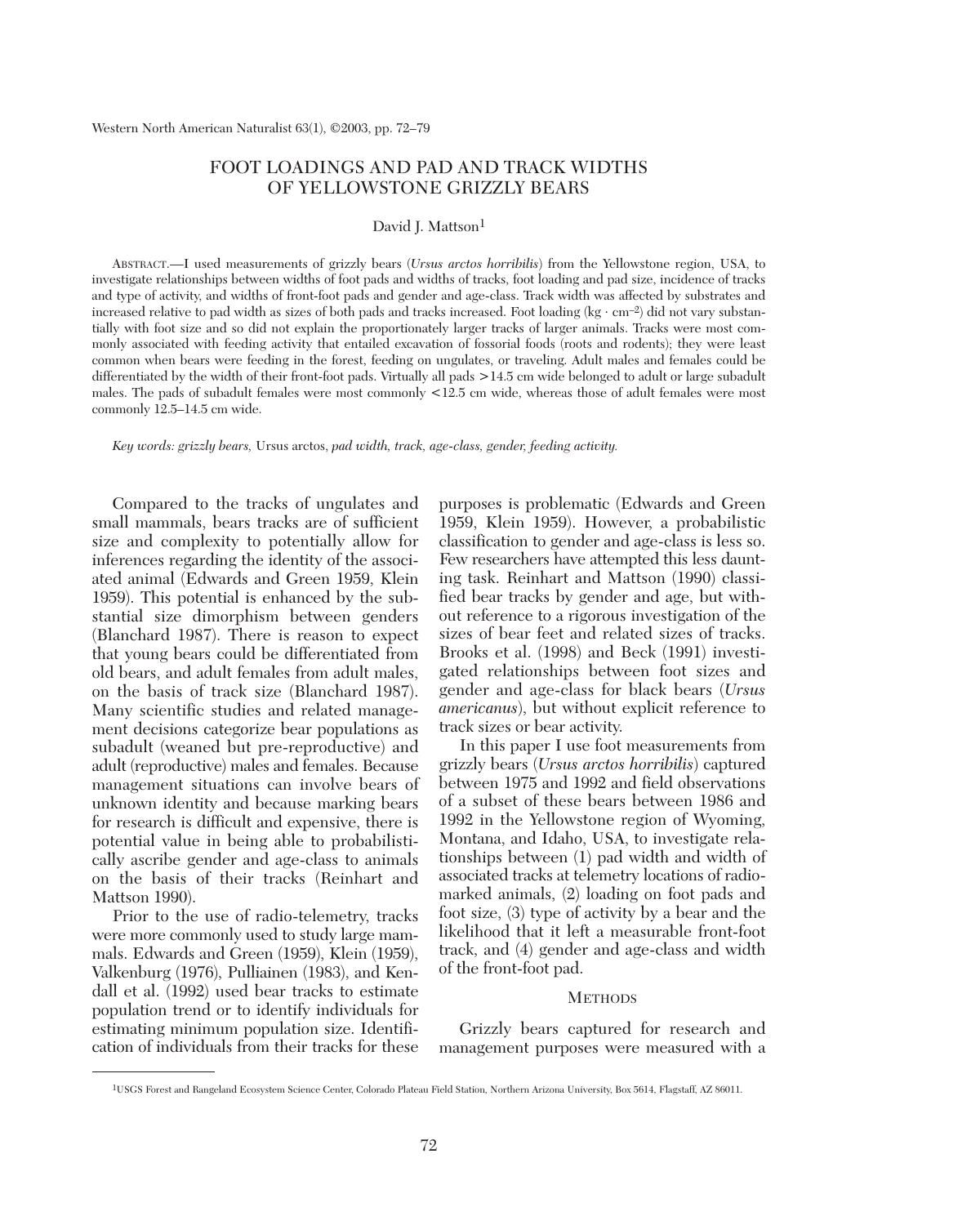steel tape along 11 dimensions including the widest and longest parts of the front- and rearfoot pads (Fig. 1a; Blanchard 1987, M. Haroldson personal communication). Pad area was calculated as pad width times pad length times the proportion of this rectangle filled by the pad. Proportions for front and rear pads (0.67 and 0.70, respectively) were estimated from the generalized pad outlines and associated rectangles in Figure 1a. Bears were weighed using spring scales during 218 captures of 126 different bears. Only spring scale weights were used in this analysis. Bears were sexed and 95% were aged by counting the cementum annuli of an extracted first upper premolar (Mundy and Fuller 1964). Where this was not done, field crews subjectively classified the animal as subadult or adult based on body proportions, genital development, and evidence of reproduction. Subadults were defined as weaned animals <5 years old, unless the animal was a female accompanied by cubs. Precocious females such as these were classified as adults, which otherwise were animals ≥5 years old (Pease and Mattson 1999).

Of 203 captured bears, 172 were radiomarked and tracked by aerial telemetry for >1 month. The gender, age-class, and reproductive status were thus known for each marked bear during field observations for each year. Between 1986 and 1992, field crews visited 1027 telemetry locations, usually within 2 weeks of obtaining the location. At each location, tracks were measured when present and the bear's activity was classified based on observed sign (Mattson 1997, 2000). Several dimensions of front and rear tracks were measured, although track widths were emphasized for this analysis. Measurable front tracks were more commonly found than measurable rear tracks, presumably because of greater loading on front feet and their use in foraging, particularly in loose soil from excavations. Lengths of front-foot pads and tracks were not analyzed because of their greater variability compared to widths of both (Valkenburg 1976, Blanchard 1987). Most track widths were measured at the cusp of the upward curvature from the track base (Fig. 1b; Halfpenny 2000). However, the involvement of numerous field personnel in track measurements led to inconsistent application of this protocol, including the more vagarious measurement of track width



Fig. 1. (a) Front- and rear-pad measurements obtained from captured Yellowstone grizzly bears as indicated by arrows and brackets. Rectangles are the areas associated with the product of pad lengths and widths. The stylized rear and front pads make up approximately 70% and 67%, respectively, of the corresponding rectangles. (b) Idealized cross section of a front track showing the cusp of upward curvature and the location of track width measurements.

from rim to rim. Track substrates were described as snow, mud, or moist soil.

I used regression-type analyses to describe relationships between pad width and track width, pad width and bear age-class and gender, and pad surface area and bear weight. For the correlation between track and pad widths, I used analysis of covariance to control for the effect of substrate by entering it as a 2-category class variable (moist soil versus mud or snow). I combined mud and snow because initial models showed little difference in the effects of these 2 substrates on track measurements. Although there were errors in measurement of both pad and track widths, I used type I regression to describe the relationship between these 2 variables because of my interest in predicting pad width from track width (Sokal and Rohlf 1981). I used 3-term power equations  $(y = b_0 + b_1 x^{b_2})$  to describe relations between bear weights and pad surface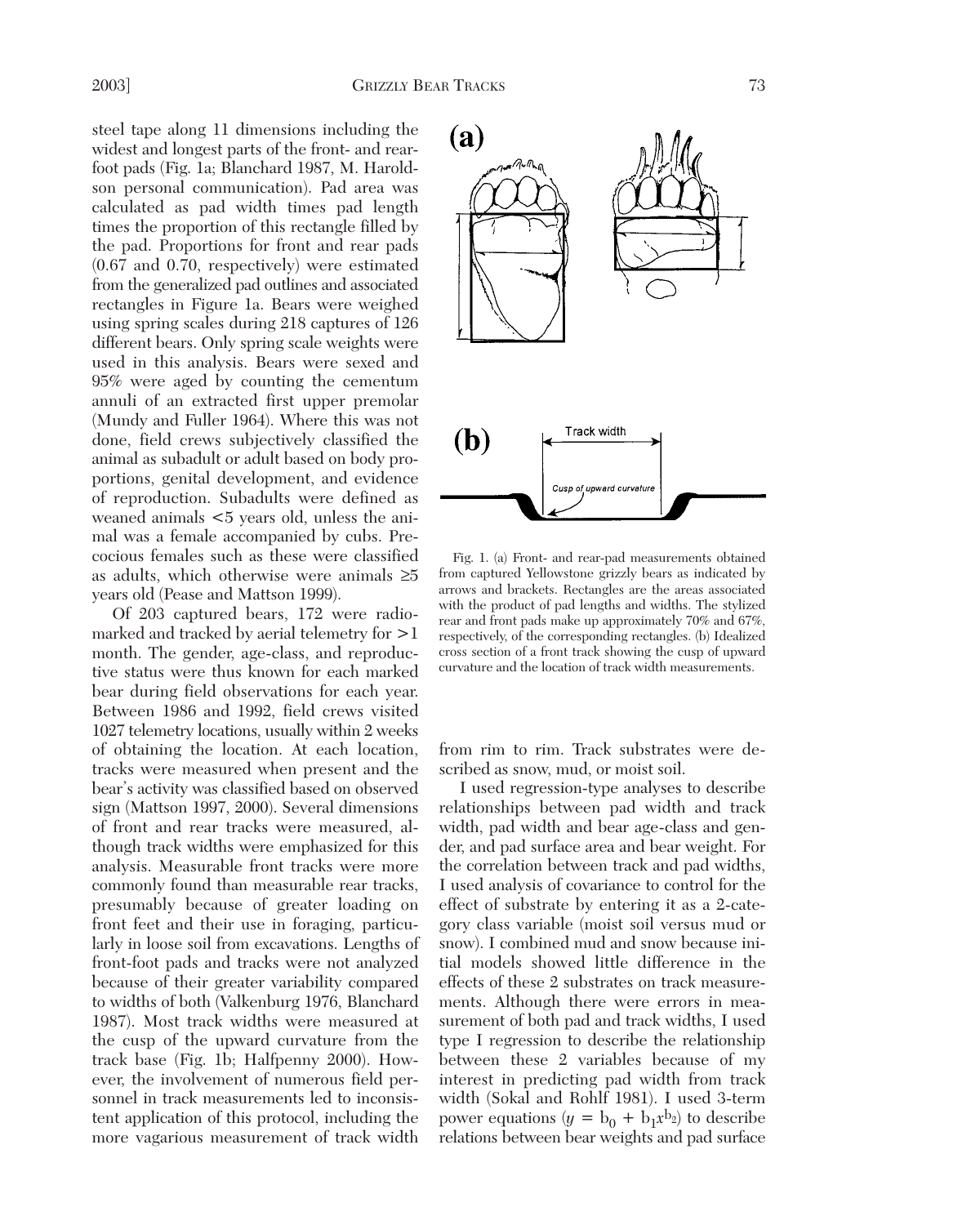areas, with the intent of estimating deviation of the power parameter  $(b_2)$ —and thus foot loading as a function of size—from 1.0. I treated individual bears as units of observation for this analysis and averaged weights and pad measurements for bears captured and measured multiple times. Bears measured as both subadults and adults were differentiated by age class.

I used logistic regression to describe relationships between the logit-transformed probability that an animal was of a given bear class and the width of its front-foot pad. Multiple measurements of an individual within a given age-class were also averaged and treated as a single observation for this analysis. I used polynomials and other transformations of pad width to maximize goodness-of-fit (Demaris 1992). Models were chosen so as to minimize the sample-size-corrected Akaike Information Criterion ( $AIC_c$ ; Burnham and Anderson 1998). I also used  $AIC_c$  to specify a log-linear model relating track presence to type of bear activity.  $G^2$  tests and  $R^2$ <sub>L</sub> were used to describe goodness-of-fit and predictive efficiency (Demaris 1992). Because sampling of bears was nonrandom, probabilities of type I errors (*P*-values) are given only for comparison.

To calculate proportions by pad categories, I used weighted observations in the logistic regressions. Weighting factors were calculated by dividing the proportion of each gender and age-class in the sample of captured bears into the proportion of each class estimated to comprise the Yellowstone grizzly bear population during the time of this study (Pease and Mattson 1999). Proportions for subadult females, subadult males, adult females, and adult males in the population at large and for the sample of captured bears were 0.31, 0.20, 0.38, 0.11 and 0.17, 0.27, 0.31, 0.25, respectively. Thus, weighting factors were 1.78, 0.75, 1.22, and 0.44 for the 4 respective classes. Application of these weights did not inflate degrees of freedom, as the sum of weighted observations equaled the original sample size (218). Because the weights corrected for known bias in probabilities of sampling different classes, they are directly analogous to ratios applied to correct for bias in survey samples when strata are sampled with different known intensities (Williams 1978, Lehtonen and Pahkinen 1995). Resulting probabilities are thus applicable to field situations.

#### **RESULTS**

Widths of tracks were measured at 54 sites where known radio-marked bears had been located by telemetry. The strength of the relationship between pad and track widths from this sample was moderate when the effect of substrate was included (Fig. 2;  $R^2 = 0.43$ ). The slope of the relation deviated from 1.0 ([1] and [2];  $n = 54$ ,  $F = 19.5$ , df = 2/51, P < 0.0001), with track widths increasing relative to pad widths as size of both increased (Fig. 2). I subsumed the effect of substrate into intercept terms and derived the following 2 substrate-specific equations from the general analysis-of-covariance model:

- [1] Pad (cm) =  $8.53 + 0.028 \times$  (track [cm])2 if substrate was moist soil.
- [2] Pad (cm) =  $7.29 + 0.028 \times$  (track [cm])2 if substrate was mud or snow.

Ground loadings of single front pads alone averaged 1.68 ( $\pm$  1 $s_{\overline{x}}$  = 2.34) kg · cm<sup>-2</sup> and of pairs of front and rear pads together averaged  $0.45 (\pm 0.71)$  kg · cm<sup>-2</sup>, assuming full weight of the animal was borne by the pad(s) in each case. The power parameter of the relation between scale weight and pad surface area did not substantially differ from 1.0 for either frontpad area alone  $(1.08 \pm 0.28)$  or front- and rearpad area combined  $(1.12 \pm 0.22;$  Fig. 3). Thus, foot loading did not substantially increase with bear size.

The probability of finding a measurable track at a telemetry location of a radio-marked bear varied depending on the type of activity in which the bear was engaged (Fig. 4). Probabilities were greatest and exceeded 0.1 when an animal was engaged in excavating fossorial foods—roots and rodents. Probabilities were lowest when a bear was feeding in forests (for whitebark pine [*Pinus albicaulis*] seeds or ants from logs), traveling, or feeding on ungulate tissue. Probabilities were intermediate when animals were grazing or had excavated a daybed.

Sample sizes for activities not depicted in Figure 4 were too small  $(n < 25)$  to allow for confident estimation of probabilities. However, among the more sparsely sampled behaviors, fishing for cutthroat trout (*Oncorhynchus*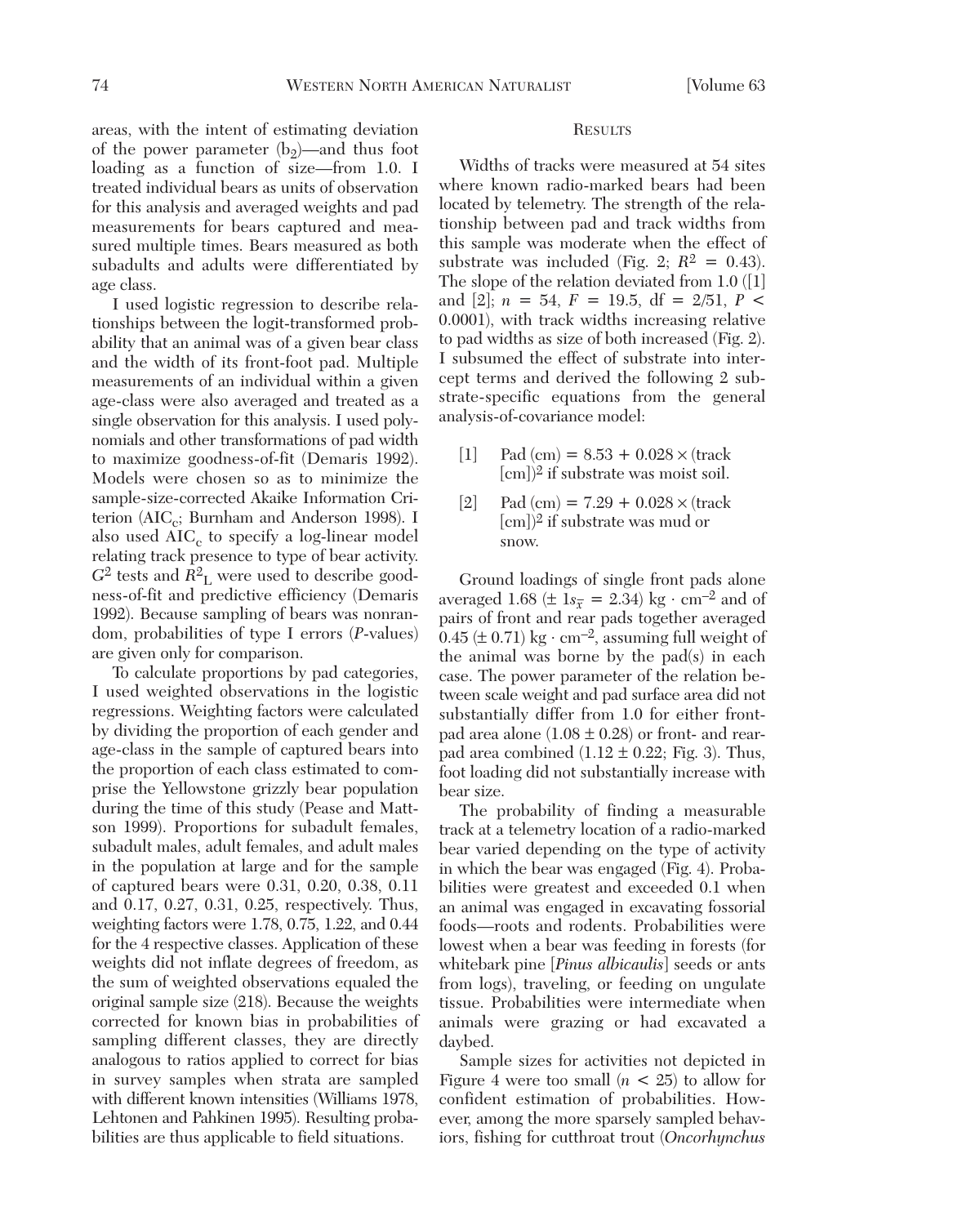

Fig. 2. Relationship between track width and pad width of feet of Yellowstone grizzly bears, 1986–1992. Solid lines describe the statistical relation between track and pad width for moist soil and mud and snow; the dashed line describes a 1:1 relation between the two. Solid circles denote measurements obtained from moist soil, gray circles measurements from mud, and open circles measurements from snow.

*clarki*) was unique because measurable tracks were found on 2 of 4 occasions that sign of fishing for cutthroat trout by marked bears was observed, 1986–1992. Few or no measurable tracks were found while bears were feeding on mushrooms, army cutworm moths (*Euxoa auxiliaris*), fleshy fruits, or ants from dirt and debris hills.

Informative relationships were evident between probabilities of gender and age-class membership and front-pad width for all classes except subadult males (Fig. 5; Table 1). Relations were strongest for adult females and adult males. The probability that a pad measurement was that of an adult female peaked between 12.5 and 14.5 cm, while the probability of the same for adult males escalated dramatically for measurements >14.5 cm. Pad widths overlapped considerably between adult females and subadult males. However, adult females were potentially additionally distinguished by the tracks of accompanying young. Measurable tracks of young were found on 1 of 6, 4 of 11, and 1 of 7 occasions when an adult female was known to be accompanied by cubs-of-the-year, yearlings, and 2-year-olds, respectively; i.e., tracks of yearlings were more likely detected than tracks of cubs or 2 year-olds.



Fig. 3. Relationships between scale weight and (a) front-pad surface area and (b) total surface area of front and rear pads, for Yellowstone grizzly bears, 1975–1992. Lines represent the best fit of power functions ( $y = b_0 + b_1$  $b_1x^b_2$ ).

Given these relationships, 12.5 and 14.5 cm provided useful cutoff points for pad-size categories. Large males, whether adult or subadult, constituted over 90% of all animals with pad widths  $>14.5$  cm in size (Table 2). This category of large pads could therefore be considered roughly synonymous with reproductive or near-reproductive males. The 2 categories of smaller pad sizes were of mixed gender and age-classes, but with subadult females most prevalent in the ≤12.5 cm category and adult females most prevalent in the 12.5–14.5 cm category. Females of all ages accounted for over 80% of animals with pads ≤12.5 cm wide.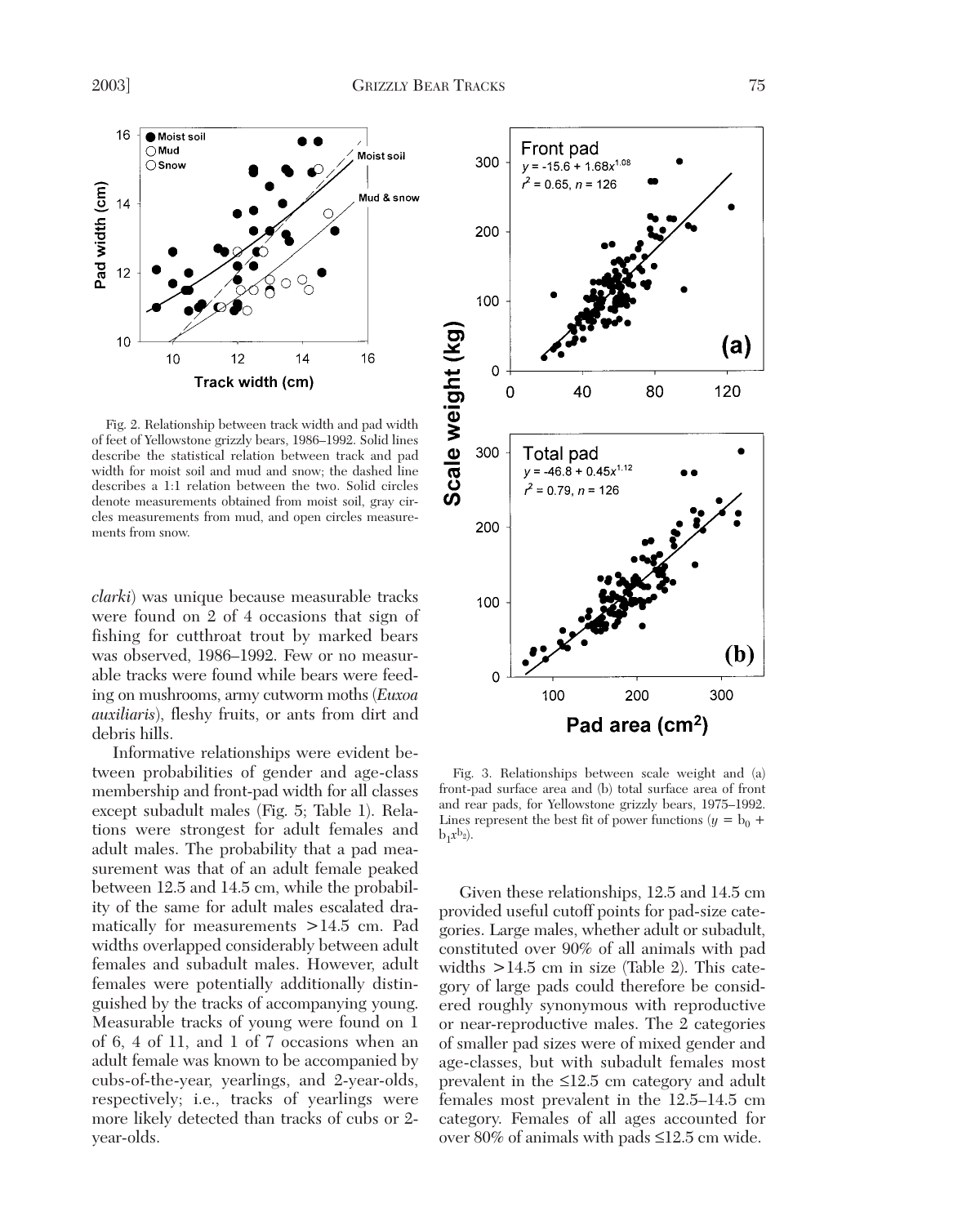

Fig. 4. Proportion of telemetry locations  $(\pm 1 \ s_{\overline{x}})$  visited by ground crews where measurable tracks of Yellowstone grizzly bears were found, by type of activity, 1986–1992. Activities denoted by the same letter (**A**–**D**) were combined in the best model describing the relation between probability of finding a measurable track and type of activity. Only types with  $n \geq 25$  are shown.

### **DISCUSSION**

The variability in the correlation between track widths measured at telemetry locations of radio-marked bears and pads widths of the same bears probably arose for several reasons. As suggested by the analysis, tracks of the same bear will vary in size depending on the substrate. Differences in methods of measuring tracks (from inside cusp to inside cusp versus from outside rim to outside rim, as indicated in Methods) also will introduce variation (Halfpenny 2000). In fact, this difference in method was known to contaminate the track data collected during this study, although to an unknown degree. Perhaps most important, error in ascribing a measured track to a radio-marked bear could cause considerable variability in the relation between track widths and pad widths. This error would arise from failure of the assumption that all tracks measured at a telemetry location of a marked bear were of that bear alone. Such an assumption may not hold given that subadult siblings and consorting adults sometimes accompany each other and that other bears can be active within the spatial extent of the telemetry location error and the temporal extent of the sampling.

Even with the variable relation between track and pad widths, track measurements can provide information regarding the identity of the animal responsible for the track. Applications of this information would not be affected by errors relating a track to an individual animal if the interest is in gender and age-class alone. Furthermore, variance due to measurement method should be reduced if tracks are measured from inside cusp to inside cusp, as

TABLE 1. Features of logistic regression models (y =  $b_0 + b_1 x_1 + b_2 x_2$  ...) describing relations between the logittransformed probability of an animal being in 1 of 4 gender and age-classes and the width of its front-foot pad (cm), for Yellowstone grizzly bears, 1975–1992. The *G*2 and *P*-values are for goodness-of-fit tests; larger values of the first and smaller values of the second indicate poorer fit. Superscripts of the independent variable *width* in the body of the table denote the power to which the variable is raised.

| Model feature                          | Gender and age-class |               |                     |                    |  |
|----------------------------------------|----------------------|---------------|---------------------|--------------------|--|
|                                        | Subadult female      | Subadult male | Adult female        | Adult male         |  |
| First independent<br>variable $(x_1)$  | width $4$            |               | width <sup>3</sup>  | width <sup>4</sup> |  |
| Second independent<br>variable $(x_2)$ |                      |               | width <sup>4</sup>  |                    |  |
| Third independent<br>variable $(x_3)$  |                      |               | width <sup>5</sup>  |                    |  |
| $b_0(s_{\overline{x}})$                | 1.22(0.41)           | $-1.39(0.17)$ | 2.72(2.35)          | $-7.74(1.15)$      |  |
| $b_1(s_{\overline{x}})$                | $-0.00009(0.00002)$  |               | $-0.044(0.016)$     | 0.00017(0.00003)   |  |
| $b_2(s_{\overline{x}})$                |                      |               | 0.0064(0.0020)      |                    |  |
| $b_3(s_{\overline{x}})$                |                      |               | $-0.00023(0.00007)$ |                    |  |
| $R_{\rm L}{}^2$                        | 0.26                 | 0.28          | 0.12                | 0.73               |  |
| G <sup>2</sup>                         | 92                   |               | 75                  | 35                 |  |
| $\boldsymbol{P}$                       | 0.26                 |               | 0.70                | 1.00               |  |
| df                                     | 84                   |               | 82                  | 84                 |  |
| $\boldsymbol{n}$                       | 218                  | 218           | 218                 | 218                |  |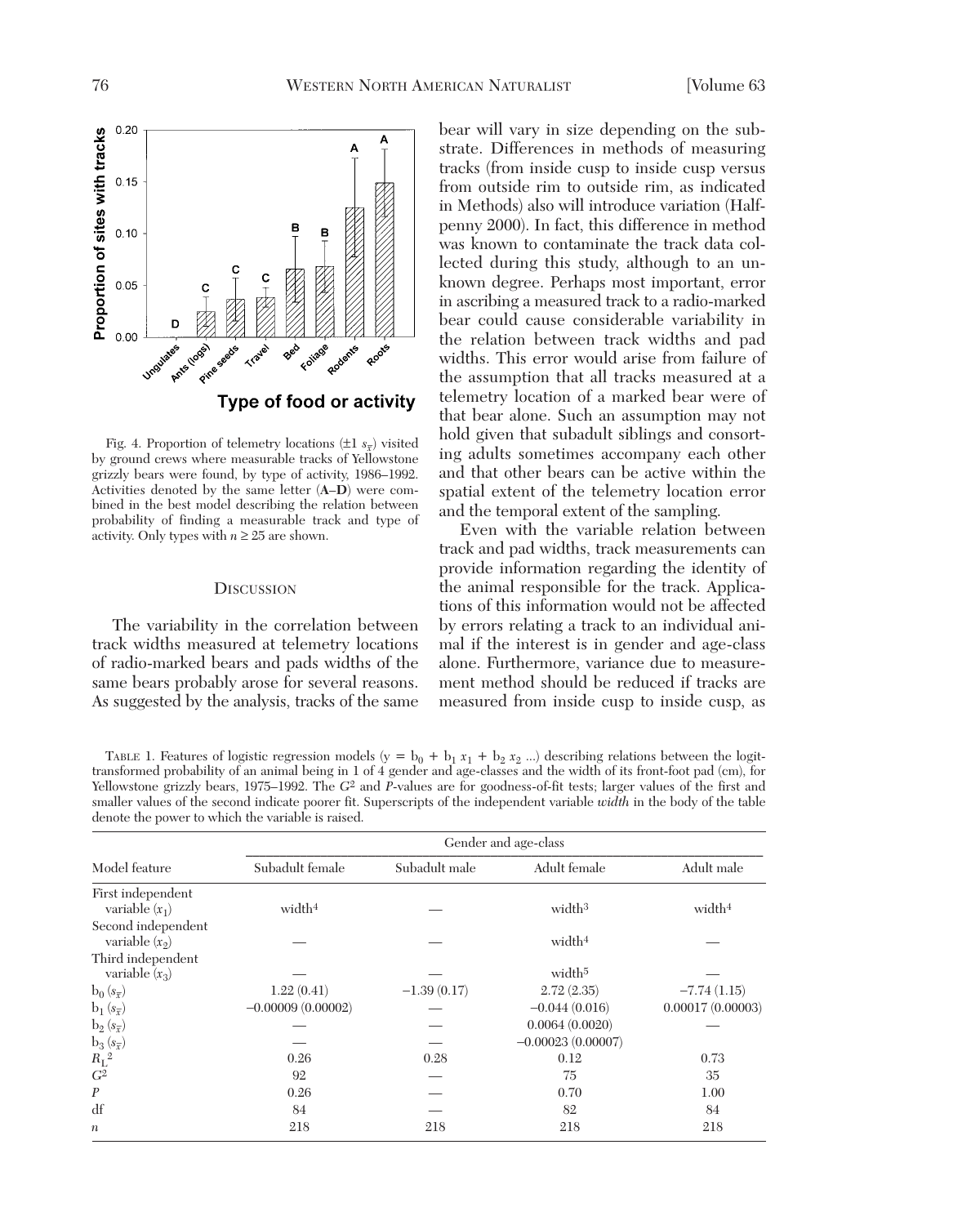

Fig. 5. Relationships between the probability that a front pad measurement was that of a given gender and age-class (subadult female, subadult male, adult female, and adult male) and width of the front pad, for Yellowstone grizzly bears, 1975–1992. Data points and associated standard errors are for measurements summarized by quintiles and are shown to illustrate goodness-of-fit.

recommended by Halfpenny (2000). The remaining cautionary point relates to the tendency for track width to proportionally increase relative to pad width as sizes of both increase. The relationship calculated between track and pad widths presented here could be used to correct for this tendency, assuming that there are no other uncorrected systematic biases. Without such a correction, bear classes strongly associated with larger tracks (i.e., adult males) could be overestimated relative to bear classes associated with smaller tracks.

The tendency for track widths to be proportionately larger than pad widths as size of both increased is not readily explained. Foot loading did not increase substantially with body size. Thus, I would not expect large bears to sink deeper than small bears in a given substrate and create proportionately larger tracks.

Surface friction also would be comparable among bears of different sizes, and so I would not expect larger bears to create proportionately larger tracks because of greater lateral displacement. However, the predictably greater limb velocity of larger bears could cause both proportionately greater sinking and slippage. Also, this trend could be due to some unknown size-related bias in track measurement or ascribing tracks to marked bears.

Tracks promise to be useful for distinguishing small females and adult or large subadult males from all other classes. During this study, >90% of all front-foot pads wider than 14.5 cm were of adult or older subadult males while >80% of all pads narrower than 12.5 cm were of females. Of adult females with pads 12.5–14.5 cm wide, about one-quarter were identifiable by the presence of tracks from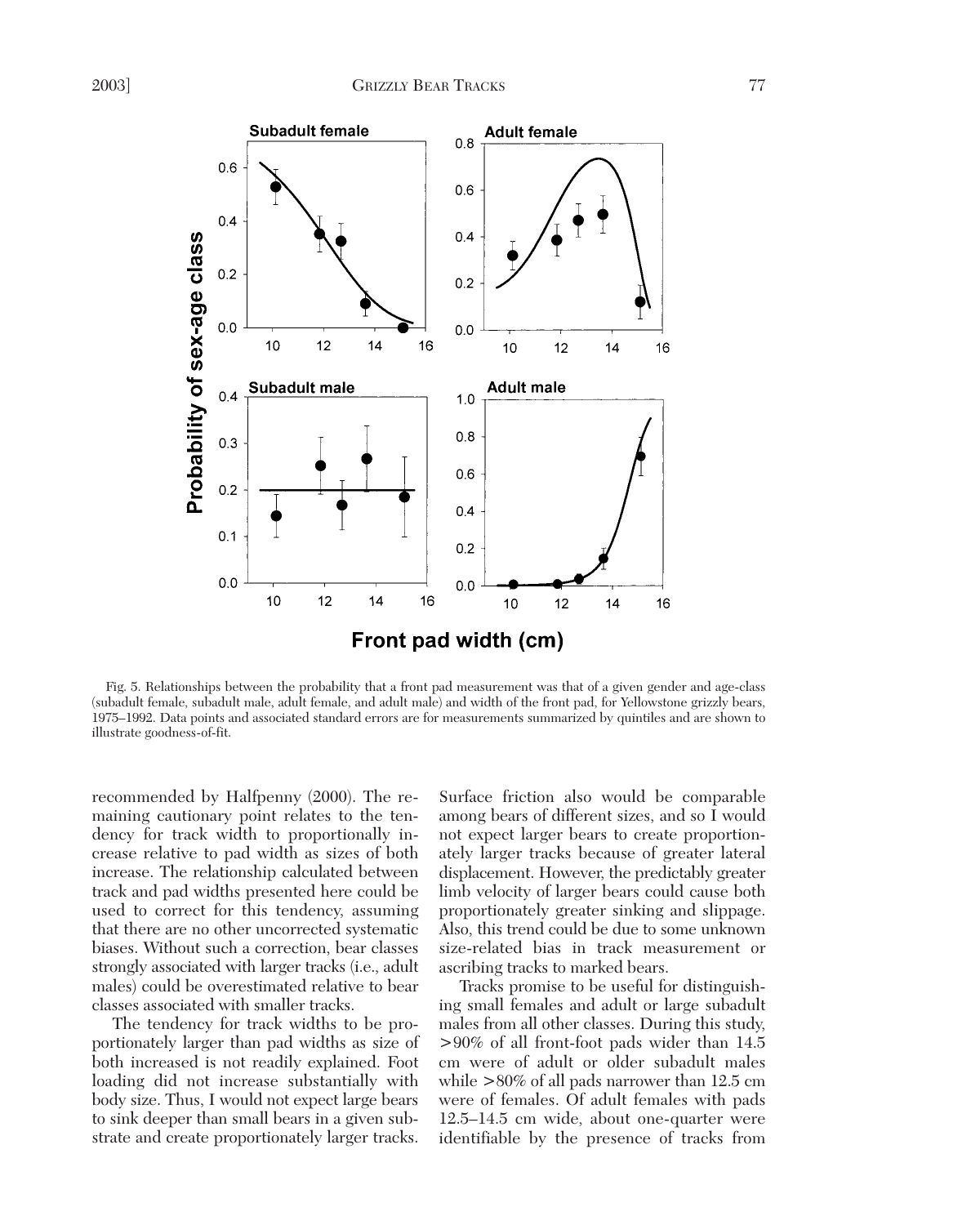TABLE 2. Proportions of genders and age-classes of Yellowstone grizzly bears in each of 4 pad-width categories. Proportions are weighted to account for discrepancies of genders and age-classes between captured bears and the population at large. Data were collected during 1975–1992.

| Pad-width category<br>(c <sub>m</sub> ) | Gender and age-class |               |              |            |  |
|-----------------------------------------|----------------------|---------------|--------------|------------|--|
|                                         | Subadult female      | Subadult male | Adult female | Adult male |  |
| $\leq$ 12.5                             | 0.450                | 0.184         | 0.356        | 0.010      |  |
| $12.5 - 14.5$                           | 0.139                | 0.235         | 0.477        | 0.149      |  |
| >14.5                                   | 0.000                | 0.156         | 0.084        | 0.760      |  |

accompanying dependent young. These differentiations are of potential value in ecological research. Large males often have strong influences on the behaviors and distributions of other bears, especially smaller subadult males and females with young (Mattson et al. 1987, 1992, Weilgus 1993). The large size of adult males also engenders constraints and opportunities unique to this class that affect their use of certain foods such as roots and ungulate tissue (Mattson 2000). Reproductive females are demographically the most important type of bear (Knight and Eberhardt 1985, Pease and Mattson 1999). Moreover, not only do they cope with especially onerous energetic demands (Mattson 1990), they also exhibit sometimes high levels of risk-sensitive foraging (Weilgus 1993, Mattson 2000) due to the potential for infanticide, especially by adult males (McLellan 1994).

Tracks also promise to be useful in studying behaviors highly associated with trackable substrates. In the Yellowstone region, these behaviors include excavating roots or rodents and rodent food caches and fishing for spawning trout. Foraging that involves excavation of soil logically leads not only to the creation of trackable substrate but also the juxtaposition of feet and loose, finer-textured soil. Reinhart and Mattson (1990) demonstrated the potential use of tracks in studying bear fishing behavior, which often leads bears to be active on highly trackable streamside substrates. The sparseness of tracks at sites where bears had excavated red squirrel (*Tamiasciurus hudsonicus*) middens for whitebark pine seeds or dirt and debris hills for ants was likely due to sparse trackable substrates associated with the prevalence of spongy organic debris at the former and organic debris combined with coarse-textured soil at the latter. The relative sparseness of tracks at excavated beds plausibly was due to their erasure by ground pressure and abrasion from the recumbent bear(s).

Application of these results to research or management situations entails several steps. Track measurements should be corrected for size-related bias by applying equations [1] or [2] to derive "pseudo-pad" measurements. Pseudo-pad sizes could then simply be related to the pad-size categories given in Table 2, and inferences made based on the associated probabilities of gender and age-class membership. Alternatively, pseudo-pad measurements could be introduced into all 4 of the class-specific equations in Table 1 to derive logit-transformed probabilities of membership in each class. Actual probabilities (*p*) can be calculated by back-transforming the result of these equations  $(y)$ , as follows:  $p = e^y / (1 + e^y)$  (Demaris 1992).

### **ACKNOWLEDGMENTS**

Many people contributed substantially to marking bears and collecting site data used for this analysis. Of those, a few deserve special recognition: S. Alt, D. Burrup, L. Cayot, D. Delsordo, D. Dunbar, G. Green, M. Haroldson, J. Henry, B. Hoskins, C. Hunt, J. Jonkel, K. Kendall, M. Knapp, J. Orpett, D. Reinhart, B. Schleyer, E. Shannahan, and R. Swalley. D. Stradley contributed the most of any to radiotracking marked bears. R. Knight provided general supervision of this study, 1977–1992. Data collection was funded by the U.S. National Park Service, Wyoming Game and Fish, U.S. Fish and Wildlife Service, and U.S. Forest Service. Completion of this analysis was supported by M. Collopy and C. van Riper III of the USGS Forest and Rangeland Ecosystem Science Center. M. Haroldson advised me on analysis of the morphometric data and C. Schwartz, L. Rogers, and 2 anonymous reviewers provided appreciated reviews.